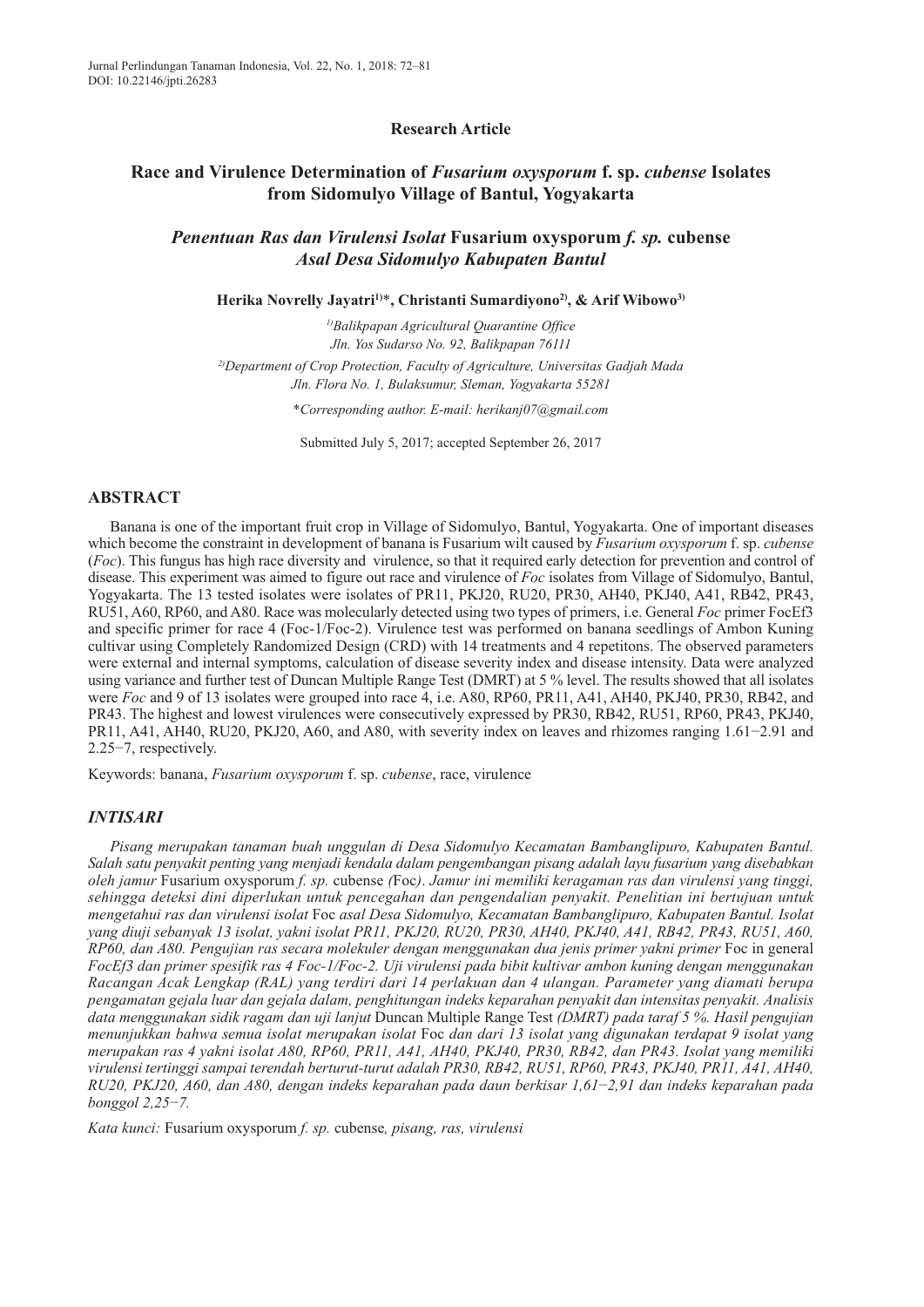## **INTRODUCTION**

Banana is one of important economic horticultural crops which was cultivated by farmers in Village of Sidomulyo, Bantul, Yogyakarta. Data of fruit crops in this village placed it as the most planted one, i.e. about 15,957 plants, followed by 2,706 plants of mango, 2,288 plants of melinjo and 1,754 plants of rambutan (BKP3, 2016). According to data of BPS (2016), banana production in Village of Sidomulyo was equivalent to total of productions in two other villages within District of Bambanglipuro, namely 200.9 ton in Sidomulyo, 100.5 ton in Mulyodadi and 100.4 ton in Sumbermulyo.

The development of banana plantation can not be separated from the prevalence of crop disease. One of important disease invading banana crop is Fusarium wilt caused by *Fusarium oxysporum* Schlecht f. sp. *cubense (Foc)* (E.F. Smith) Snyder & Hansen (foc) (Ploetz, 2006; Ghag *et al*., 2015). Diseased plant will express the symptoms of yellowing leaves from the lower ones, wilt and longitudinal section of rhizomes showed the brown blackish stripe towards up all parts of plant through pseudostem (Semangun, 2000). This disease is very dangerous and threatening banana industry in the world (Moore *et al*., 1995; Visser, 2010). It has been reported destroying more than 40,000 ha of banana orchards in Central America an South America for period of 50 years (Su *et al*., 1986). In Indonesia, the infection has been detected in whole regions from Aceh to Papua (Hermanto *et al.*, 2011; Jumjunidang *et al*., 2012) and abolish thousands hectares of commercial and private banana plantations (Nasir *et al*., 2005).

*Foc* establishes four races based on its pathogenicity against several banana cultivars. Race 1 infects banana cultivars of Gros Michel (AAA), 'Maqueno' (Maia Maoli-Popoulu subgroup, AAB), Silk, Pome, and Pisang Awak (ABB). Race 2 is recognized affecting cultivar of Bluggoe (ABB). Race 3 attacks group of *Heliconia* spp. Race 4 is known as the most dangerous infecting Cavendish as well as race 1 and 2-susceptible cultivars. Race 4 is categorized into 2 types, namely subtropical race 4 (SR4) and tropical race 4 (TR4) (Ploetz. 2015). In Indonesia, this race has been dispersed in some banana producing areas in Java, Lampung, and Kalimantan (Wibowo *et al*., 2007).

The high diversity in race and virulence of *Foc* enabled early detection is required very much in efforts of prevention and controlling of Fusarium wilt disease. Molecular identification from various isolates can be referred as basic of race categorization on *Foc* (Kuswinanti *et al*., 2011). This research was aimed to figure out race and virulence of *Fusarium oxysporum* f. sp. *cubense* (*Foc*) isolates from Village of Sidomulyo, Bantul, Yogyakarta.

### **MATERIALS AND METHODS**

## *Molecular Identification on Race of* **Fusarium oxysporum** *f. sp.* **cubense** *Isolates*

*Sample collection.* Samples were randomly collected from 7 subvillage in Village of Sidomulyo, District of Bambanglipuro, Regency of Bantul, namely Ponggok, Pinggir, Plebengan, Plemantung, Sirat, Selo, and Cangkring. One infected cultivar was considered as one sample, whereas if more diseased cultivars were found, the samples were taken from each cultivar.

Sampled banana plants showing fusarium wilt symptoms were cut by chopping the pseudo-stem about 20−30 cm from neck of rhizome with approximately 5×15 cm in size. The internal part of infected pseudo-stem expressed reddish or brownish color. Afterwards, the vessel spindles were gently pull out to separate them from tisses, air-dried, put on filter paper, covered with steril tissue paper, kept into envelopes and then put into closed plastic box containing silica gel. The number of obtained samples were 13 as shown in Table 1.

*Isolation and purification of***Fusarium oxysporum** *f. sp.* **cubense** *isolates.* The air-dried tissues of pseudostem were cut about 0.5–1 cm, cultured on Potato Dextrose Agar (PDA) medium containing 1 drop of 25% lactic acid and then incubated under room temperature for 7 days (25ºC–27ºC). The isolated fungi were then purified using single spore isolation technique. This technique was performed by diluting the fungal colony with 10 ml of sterile aquadest and vortexing for 2 min. Furthermore, fungal suspension was streaked onto water agar (WA) medium using ose needle, incubated for 15 h at room temperature (25ºC–27ºC) , and then the single germinating spore was transferred onto PDA medium and incubated for 7 days at room temperature (25ºC–27ºC).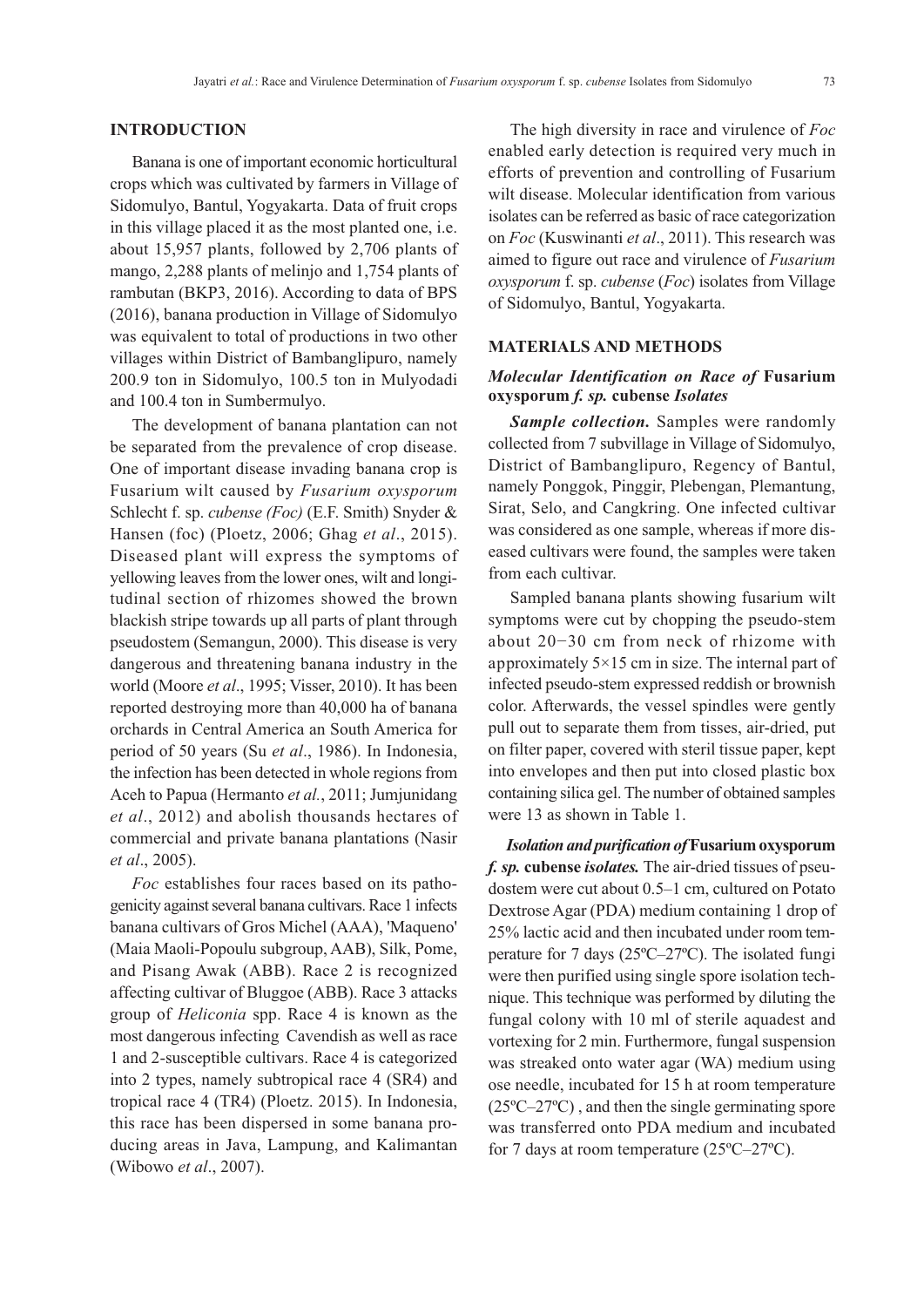|     | Table 1. The used samples in this experiment |                    |                           |
|-----|----------------------------------------------|--------------------|---------------------------|
| No. | Code of Sample                               | Origin Sub-Village | <b>Infected Cultivars</b> |
|     | <b>PR11</b>                                  | Ponggok            | Pisang Raja Bagus (AAB)   |
| 2   | <b>PKJ20</b>                                 | Pinggir            | Pisang Koja / Susu (AAA)  |
| 3   | RU20                                         | Pinggir            | Raja Uter (AAB)           |
| 4   | <b>PR30</b>                                  | Plebengan          | Pisang Raja Bagus (AAB)   |
|     | AH40                                         | Plemantung         | Ambon Hijau (AAA)         |
| 6   | <b>PKJ40</b>                                 | Plemantung         | Pisang Koja / Susu (AAA)  |
|     | A41                                          | Plemantung         | Ambon Kuning (AAA)        |
| 8   | <b>RB42</b>                                  | Plemantung         | Raja Bulu (AAB)           |
| 9   | <b>PR43</b>                                  | Plemantung         | Pisang Raja Bagus (AAB)   |
| 10  | RU51                                         | Sirat              | Raja Uter (AAB)           |
| 11  | A60                                          | Selo               | Ambon Kuning (AAA)        |
| 12  | <b>RP60</b>                                  | Selo               | Raja Pulut (AAB)          |
|     |                                              |                    |                           |

Table 1. The used samples in this experiment

Table 2. PCR program using primers of *Foc in general* FocEf3 (Widinugraheni *et al*., 2015)

| Temperature, <sup>o</sup> C | Time                          | Stage            | Cycle     | <b>Amplified Target</b> |
|-----------------------------|-------------------------------|------------------|-----------|-------------------------|
| 94                          | 5 min                         | Pra-denaturation |           |                         |
| 94                          | 30 s                          | Denaturation     |           |                         |
| 57                          | 30 s                          | Annealing        | 30 cycles | 600bp                   |
| 72                          | $2 \text{ min } 30 \text{ s}$ | Extension        |           |                         |
| 72                          | 5 min                         | Final Extension  |           |                         |

13 A80 A80 Cangkring Ambon Kuning (AAA)

Table 3. PCR program using specific primer for race 4 of Foc-1/Foc-2 (Lin *et al*., 2008)

| Temperature, <sup>o</sup> C | Time, min | Stage            | Cycle     | <b>Amplified Target</b> |
|-----------------------------|-----------|------------------|-----------|-------------------------|
| 95                          |           | Pra-denaturation |           |                         |
| 95                          |           | Denaturation     |           |                         |
| 55                          |           | Annealing        | 33 cycles | 242 bp                  |
| 72                          |           | Extension        |           |                         |
| 72                          | 10        | Final Extension  |           |                         |

*DNA isolation from isolates of* **Fusarium oxysporum** *f. sp. cubense.* Fungi were cultured in 40 ml of Potato Dextrose Broth (PDB) medium in Erlenmeyer and stirred using shaker for 1 week at room temperature. DNA was extracted using CTAB method of Subandiyah (2003).

*DNAamplification.* DNAamplification was carried out using two primers, i.e. primer of *Foc in general* FocEf3 (Widinugraheni, 2015) to ensure that all tested isolates were *Fusarium oxysporum* f. sp. *cubense* and specific primers for race 4 of Foc-1/Foc-2 (Lin *et al*., 2009). PCR program for those primers were shown in Table 2 and Table 3, respectively.

## *Detection of Fragments by Electrophoresis*

The next stage was electrophoresis on PCR product using 1 % of agarose gel in TBE 1x solution.As much of 5 µl PCR product was pipetted into well of agarose gel as well as 5 µl of 100 bp marker to indicate the size of DNA bands. Electrophoresis was run for 45 min at 50 volt. Gel was stained by dipping in ethidium bromide (EtBr) solution for 15 min and then rinsed with sterile aquadest. DNA bands were visualized and documented on UV transluminator.

# *Virulence Assay of* **Fusarium oxysporum** *f. sp.* **cubense** *Isolates on Banana Seedling*

## *Preparation of Inoculum*

*Fusarium oxysporum* f. sp. *cubense* isolates were culture on slant agar in reaction tubes containing PDA medium and incubated for 7 days. Conidia suspension was prepared by adding 10 ml of sterile aquadest into test tubes and harvesting the mycelia using ose needle. Afterwards, conidia concentration was adjusted to  $10<sup>7</sup>$  conidia/ml water.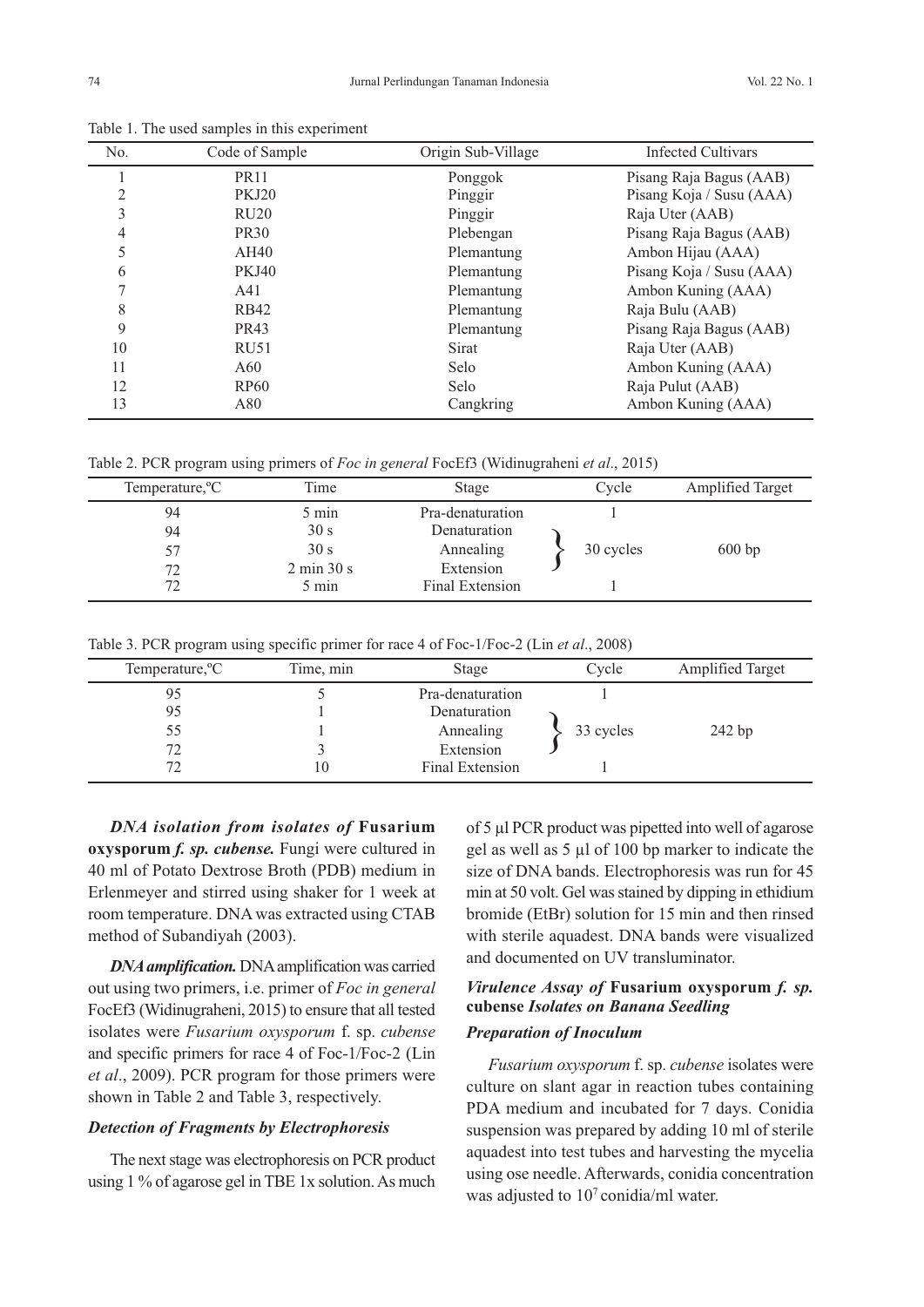## *Inoculation of Foc on Banana Seedling of Ambon Kuning*

This experiment was completely randomized design (CRD) with 14 treatments and 4 repetitions. The used banana plants were 6-month tissue culture seedlings of Ambon Kuning cultivar obtained from Banana Germplasm Orchard of Yogyakarta. The seedlings were planted in polybag containing sterile soil. Artificial inoculation was performed by injuring the rooting and rhizome areas using sterile scalpel and then pouring the conidia suspension into those areas. Control used sterile water. The inoculated seedlings were kept in the glass house.

### *Virulence Assay*

*Observation on external symptom*. The observation was weekly conducted for 7 weeks. The observed parameter was wilt symptom on leaf, and then analyzed according to leaf symptom index (LSI) using method of Mak *et al*. (2004) which had been modified by Kiswanti *et al.* (2010) as displayed in Table 4.

*Observation on internal symptoms.* The observation of rotting symptom on rhizome (as known as Rhizome Discoloration Index/RDI) was carried out at 7<sup>th</sup> week after inoculation, and then analyzed according to method of Mak *et al*. (2004) which had been modified by Kiswanti *et al.* (2010) as shown in Table 5.

Table 4. Leaf Symptom Index (LSI)

| Scoring | Remarks                          |
|---------|----------------------------------|
| 0       | No wilting symptom/healthy plant |
|         | $1-2$ yellowing/wilting leaves   |
|         | 3–4 yellowing/wilting leaves     |
| 3       | 5 yellowing/wilting leaves       |
|         | >5 yellowing/wilting leaves      |
|         |                                  |

#### Table 5. Rhizome Discoloration Index (RDI)

### *Calculation of Disease Severity Index*

Disease Severity Index (DSI) was overall counted based onRDI andLSI data using following formulation:

$$
DSI = \frac{\sum (score \, x \, number \, of \, corresponding \, plant)}{\sum (number \, of \, tested \, plants)}
$$

Virulence of isolates was determined by results of LSI and RDI following method of Mak *et al*. (2004) which has been modified by Kiswanti *et al*. (2010) as shown in Table 6.

### *Observation of Disease Development*

Disease development was observed according to number of yellowing leaves on one plant (Wibowo *et al*., 2001). Scoring for observation of yellowing leaves on banana plants was based on the following Table 7 (Sumardiyono, 2001).

Having leaf observation, the disease intensity was calculated with formulation as below:

$$
IP = \frac{\sum_{i=0}^{Z} (ni \; x \; vi)}{N \; X \; Z} \; X \; 100\%
$$

Note:

IP : Disease Intensity

- ni : Number of leaves on each corresponding score
- vi : Score of disease on corresponding leaf
- Z : Highest score
- N : Number of observed leaves

## *Data Analysis*

Disease intensity from first week until the 7<sup>th</sup> week were analyzed using ANOVA. If there is significantly different, it was further analysis using Duncan Multiple Range Test (DMRT) at 5 % level.

| Scoring | <b>Remarks</b>                                                                      |
|---------|-------------------------------------------------------------------------------------|
| 0       | No discoloration/rotting on rhizome and rooting area or surrounding tissue          |
|         | No discoloration/rotting on rooting area, discoloration found on root branches only |
| 2       | Discoloration/rotting up to 5% on rhizome                                           |
| 3       | Discoloration/rotting up to $6-20\%$ on rhizome                                     |
| 4       | Discoloration/rotting up to 21-50% on rhizome                                       |
| 5       | Discoloration/rotting up to $>50\%$ on rhizome                                      |
| 6       | Rotting on whole parts of rhizome and rooting area                                  |
| 7       | Plant died                                                                          |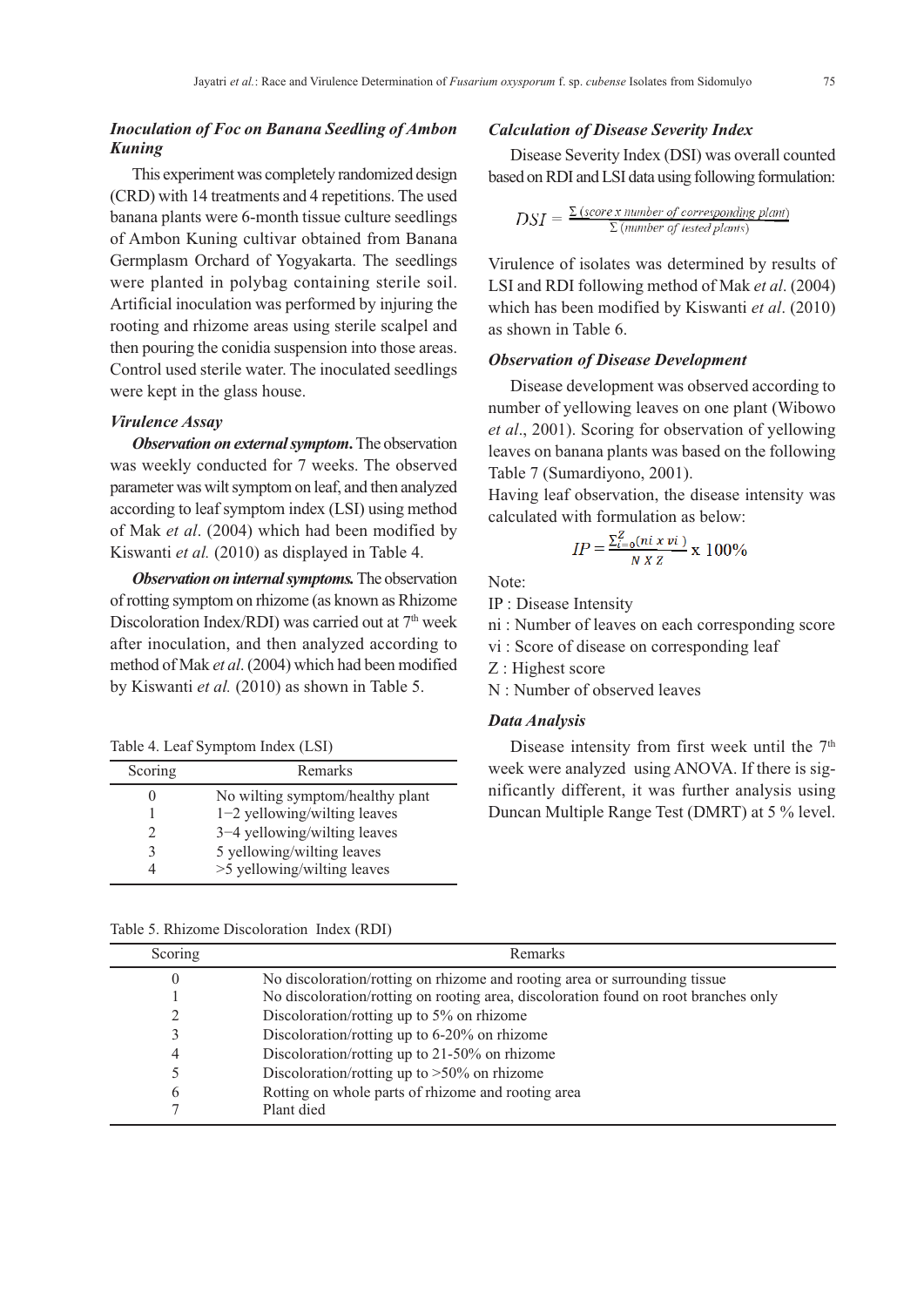| Scale of DSI for LSI       | Scale of DSI for RDI       | Remarks                   |
|----------------------------|----------------------------|---------------------------|
| $0.1 - 1.0$                | $0 - 2.0$                  | Avirulent<br>Moderate     |
| $1.1 - 2.0$<br>$2.1 - 3.0$ | $2.1 - 4.0$<br>$4.1 - 7.0$ | Virulent<br>High virulent |

Table 6. Remarks on DSI scale

Table 7. Scoring grade of yellowing leaves for observation of disease intensity

| Scoring | Precentage of disease severity |
|---------|--------------------------------|
|         | Healthy leaves                 |
|         | 1 yellowing/wilting leaf       |
|         | $2-3$ yellowing/wilting leaves |
|         | 4-5 yellowing/wilting leaves   |
|         | >5 yellowing/wilting leaves    |

### **RESULTS AND DISCUSSION**

## *Molecular Identification on Race of* **Foc**

The result showed that all isolates could be amplified with primers of *Foc in general* FocEf3 which was indicated by the presence of DNA bands at 600 bp in size (Figure 1a). It could be concluded that all tested isolates were *Fusarium oxysporum* f.sp. *cubense.*

The electrophoresis of PCR product using specific primers for race 4 of Foc-1/Foc-2 expressed that 9 of 13 isolates could be amplified at 242 bp in size (Figure 1b). Primer of Foc-1/Foc-2 had high specificity in detecting the isolates of *Foc* race 4 (*Foc* subtropical race 4 (SR4) and tropical race 4 (TR4) (Lin *et al*., 2009). However, isolates of PKJ20, A60, RU20 and RU51 were not amplified using those primers. Those isolates were assumed to be categorized into *Foc* race 1 since the infected hosts were cultivars of pisang Koja/pisang susu (AAA), pisang ambon kuning (AAA) and pisang raja uter (AAB). Jeger *et al*. (1995) reported that *Foc* race 1 was pathogenic against banana cultivar having genomes of AAA and AAB.

## *Virulence Assay on Isolates of* **Foc** *on Banana Seedling of Ambon Kuning*

Disease severity could be considered as one of foundation in determining the virulence level of pathogen. It was measured as percentage of infected part of plants such as roots, leaves or stems with corresponding symptoms generated by given pathogen (Pariaud *et al*., 2009). The level of disease severity using isolates of *Foc* on banana seedlings in this experiment could be seen by observating external

symptoms (yellowing or wilting leaves) and internal symptoms (rotting of rhizome). This research documented LSI in range of 0.18–3.13 and RDI of 0–7 in range as expressed in Table 8.

Analysis of DSI against using LSI and RDI data showed that 8 of 13 isolates were very virulent, i.e. isolates of PR11, A41, AH40, PKJ40, RU51, PR30, RB42, and PR43; while other isolates (PKJ20, A80, RP60, A60, and RU20) were virulent. The difference in virulence occurred because of the difference in biological, chemical, genetic and ability of asexual spore reproduction on each isolate (Groenewald, 2005; Jumjunidang *et al*., 2011). All of high virulent isolates were grouped into race 4 excluding isolate of RU51. Su *et al.* (1986) and Ploetz (2006) explained that *Foc* race 4 was the most terrible and virulent race since it was able to infect all types of banana including those which were susceptible against race 1 and 2.

The difference in categorization of disease severity level could also be viewed from LSI and RDI data on isolate of RU20 (Table 8). LSI data of this isolate indicated that it belonged to high virulent category, while RDI data revealed that isolate of RU20 was virulent. However, the categorization of virulence referred to RDI data since the infection of pathogen initiated from rooting and rhizome areas. According to Ploetz (2000), *Foc* penetrated to plant tissues through root and then developed towards stem and extend to vessel tissue. Fungal development in tissue affected the interruption of water and nutrient flow from soil so that the plants was getting wilt which was indicated by the yellowing of bottom leaves. The control plant expressed LSI data about 0.18, which was obtained from the number of yellowing leaves during observation. However, these yellowing leaves were assumed due to the aging stage of leaves. It was proved by RDI data which did not find the rotting symptoms either on rhizome or rooting areas.

### *Disease Progress*

The results showed that the symptom of Fusarium wilt disease on banana seedling of ambon kuning emerged on 1<sup>st</sup> week after inoculation, excluding for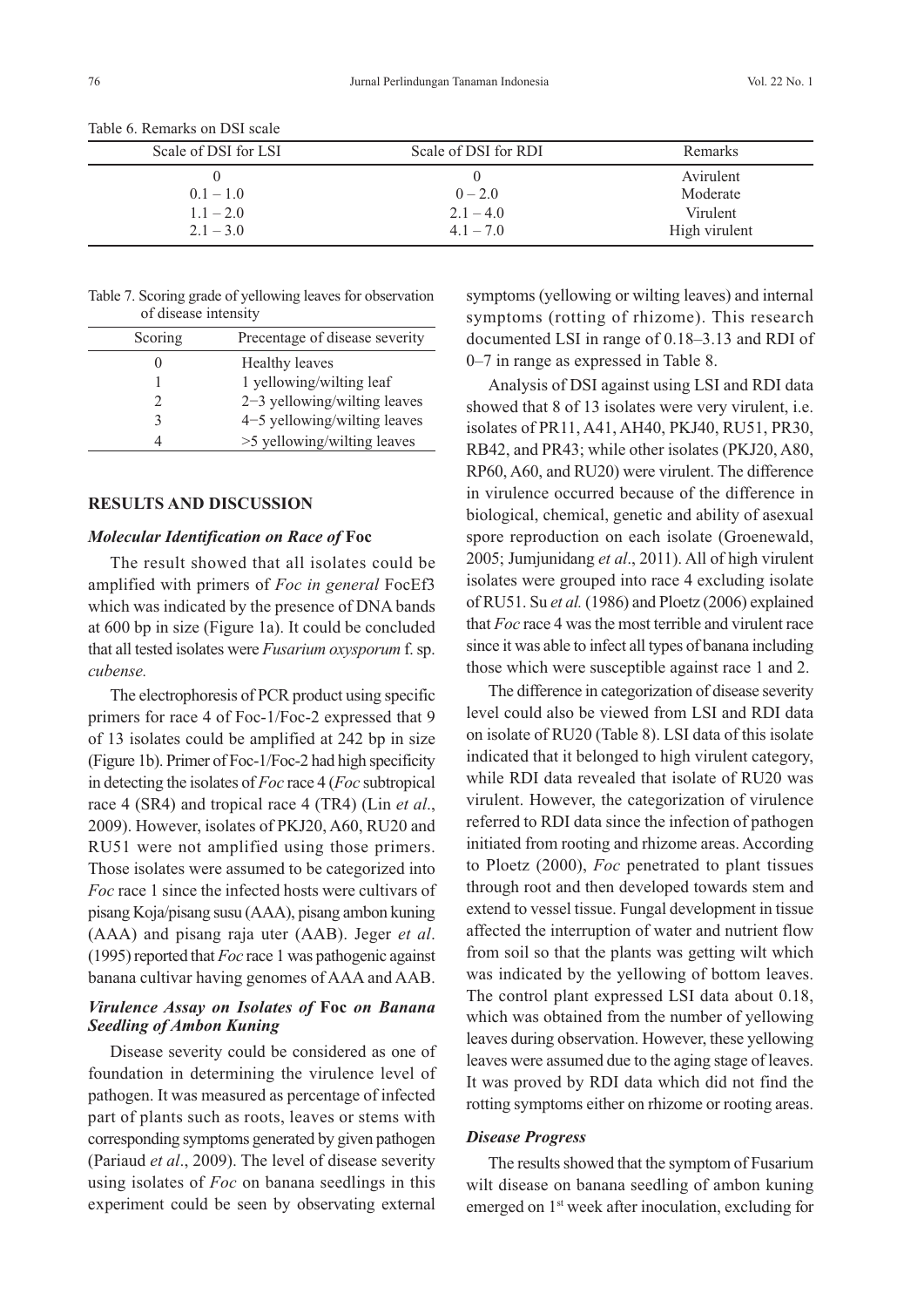

Figure 1. Results of electrophoresis from amplification using primer of *Foc in general* FocEf3 (a), and specific primer for race 4 of Foc-1 and Foc-2 (b); Marker 100 bp (Mr), PKJ20 (A), A80 (B), RP60 (C), A60 (D), PR11 (E), A41 (F), AH40 (G), PKJ40 (H), RU20 (I), RU51 (J), PR30 (K), RB 42 (L), PR43 (M)

Table 8. DSI analysis on isolates of *Foc* on banana seedling of Ambon Kuning

| No. | Code of Isolates | DSI based on LSI | DSI based on RDI | Remarks              |
|-----|------------------|------------------|------------------|----------------------|
|     | <b>PKJ20</b>     | 1.75             | 3                | Virulent             |
| 2   | A80              | 1.61             | 2.25             | Virulent             |
| 3   | <b>RP60</b>      | 1.64             | 4                | Virulent             |
| 4   | A60              | 1.89             | 3.75             | Virulent             |
| 5   | <b>PR11</b>      | 2.59             | 5.5              | High Virulent        |
| 6   | A41              | 2.56             | 5                | <b>High Virulent</b> |
|     | AH40             | 2.28             | 5                | High Virulent        |
| 8   | <b>PKJ40</b>     | 2.69             | 4.75             | <b>High Virulent</b> |
| 9   | RU20             | 2.14             | 3.75             | Virulent             |
| 10  | <b>RU51</b>      | 2.91             | 5.25             | High Virulent        |
| 11  | <b>PR30</b>      | 2.88             |                  | High Virulent        |
| 12  | <b>RB42</b>      | 3.13             | 6.25             | High Virulent        |
| 13  | <b>PR43</b>      | 2.63             | 6                | High Virulent        |
| 14  | Control          | 0.18             | $\Omega$         |                      |

control (Figure 2). This early emergence of symptom might be caused by pre-injuring on plant rooting and high concentration of applied inoculum. According to Agrios (2005), the wounding of plant would enable the pathogen to penetrate and introduce into plant tissue. During infection, pathogen would grow, reproduce and colonize the plant. The successful infection process would generate the symptom on plant.

The used inoculum density in this experiment could be considered as high concentration, i.e. 107 conidium/ml water. Mak *et al*. (2004) reported that conidium density of *Foc* with concentration of 5×106 conidium/ml water had been able to appear the symptom at 10<sup>th</sup> day after inoculation. Therefore, the chance and ability of pathogen to infect with the higher concentration (10<sup>7</sup> conidium/ml water) were increasing so that the emergence of symptom would be earlier. It was paralel to Agrios (2005) and Riska *et al.* (2012) who explained that high inoculum density would fasten disease development, improve the ability to generate symptom, and increase disease severity.

It was found the difference in development of disease intensity corresponding to each isolate of *Foc* until 7th week observation. Disease intensity started to quickly increase at 3<sup>rd</sup> week after inoculation. At the last week after inoculation, it could reach about 58.71% to 97.73%. The plant which was inoculated with isolate of PR30 expressed the disease intensity about 26.01% at 3rd week and up to 97.73% at  $7<sup>th</sup>$  week. Meanwhile, disease intensities caused by isolate of A80 were about 8.8% and 58.71% at 3rd and  $7<sup>th</sup>$  week, respectively.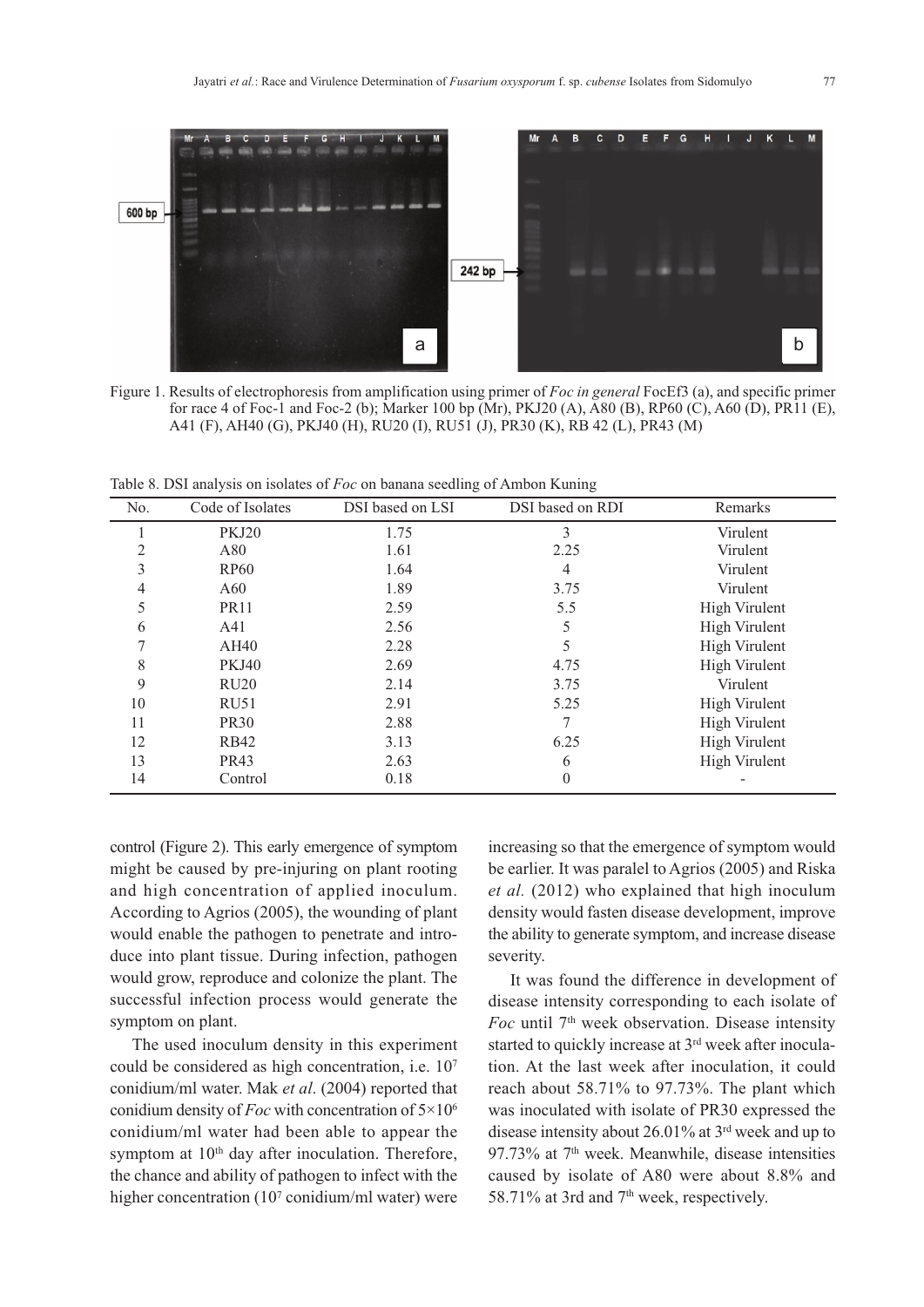

Figure 2. Development on intensity of fusarium wilt disease on banana of Ambon Kuning cultivar artificially inoculated with 13 isolates of *Foc* and 1 control from  $1<sup>st</sup>$  to  $7<sup>th</sup>$  week after inoculation

Means of disease intensity at  $7<sup>th</sup>$  week after inoculation showed that the highest disease intensity was found on treatment with isolate of PR30 about 97.73%, followed by isolates of RB42, RU51, RP60, PR43, PKJ40, PR11, A41, AH40, RU20, PKJ20, A60,A80, and control about 90.87%; 87.50%; 85.49%; 84.98%; 82.52%; 82.35%; 81.59%;79.79%; 74.46%; 68.75%; 64.94%; 58.71%; and 0%, respectively. It could be concluded that isolate of PR30 had highest virulence level and isolate of A80 was the lowest (Table 9).

The variance analysis in Table 9 indicated that treatment with PR30 was not significantly different to treatments with isolates of RB42, RU51, RP60, PR43, PKJ40, PR11, A41, AH40, and RU20, but it was significantly different to treatments with isolates of PKJ20, A60 and A80.

The development of disease intensity was supposed to be related to factors of pathoen and plant. Pathogen in this case was correlated to high density of inoculated inoculum, so that it had high capability to cause the disease.According to Purwanti *et al.* (2008), high density of *Foc* conidia was effective in raising disease intensity based on the symptom of yellowing and wilting leaves on Abaca plant. In addition, the virulence of pathogen also influenced disease intensity. The highest disease intensity was found on isolate of PR30 which was race 4 of *Foc*. It was recognized having high virulence in attacking all

Table 9. Means of disease intensity on banana plant of Ambon Kuning inoculated with 13 isolates of Foc and 1 control at  $7<sup>th</sup>$  week after inoculation

| <b>Isolates</b>  | Disease Intensity $(\%)$ |
|------------------|--------------------------|
| <b>PR30</b>      | 97.73 a                  |
| RB42             | 90.87 ab                 |
| RU51             | 87.50 abc                |
| RP <sub>60</sub> | 85.49 abc                |
| PR43             | 84.98 abc                |
| <b>PKJ40</b>     | 82.52 abc                |
| <b>PR11</b>      | 82.35 abc                |
| A41              | 81.59 abc                |
| AH40             | 79.79 abc                |
| RU <sub>20</sub> | 74.46 abcd               |
| <b>PKJ20</b>     | 68.75 bcd                |
| A60              | 64.94 cd                 |
| A80              | 58.71 d                  |
| Control          | 0 e                      |
|                  |                          |

Remark: Numbers followed by dissimilar letter were not sigificantly different at 5 % level according to DMRT (arcsin transformation)

banana cultivars. High disease intensity was also presented by isolate of RU51 which was considered as race 1 of *Foc*. Previously, Bentley *et al*. (1998) explained that race 1 of *Foc* could affect Gros Michel cultivar and even destroy banana industry in the world. Recently, Hermanto *et al.* (2013) reported that pisang ambon kuning belonged to Gros Michel group which might be infected with high percentage as well.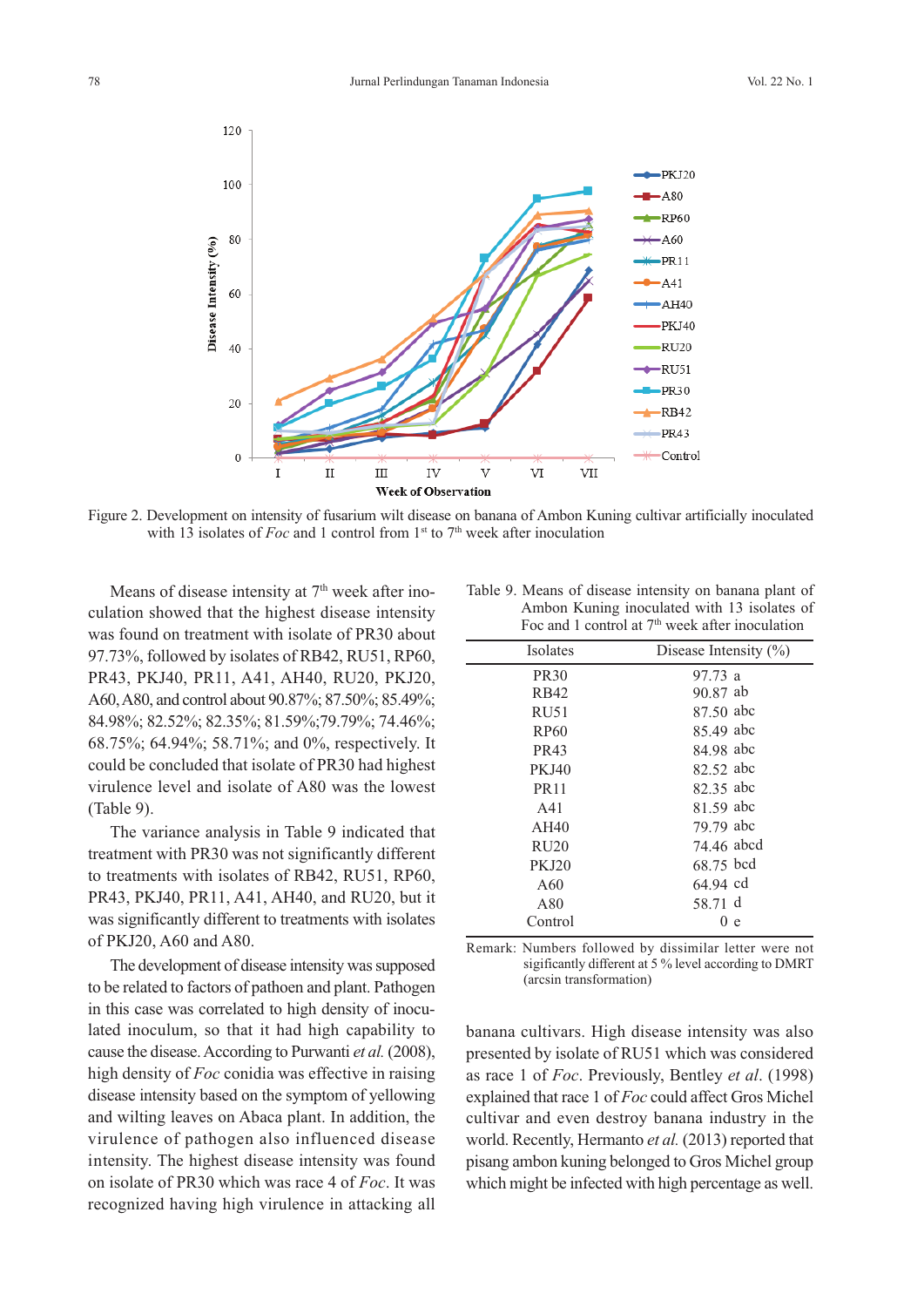The ability in producing toxin of fusaric acid also affected the virulence of each tested *Foc* isolate. The higher production of fusaric acid, the higher virulence and disease intensity of isolates. It was indicated by the development of wilting or yellowing leaves (Dong *et al*., 2012). Fusaric acid was a phytotoxin produced by *Foc* which disrupted the permeability of plant membrane, inhibited the oxygen taking and had important role as causal agent of yellowing leaves and enhanced the aging process on infected plants (Dong *et al*., 2014).

Susceptible plant and less nutrient soil could improve the emergence of disease when they were inoculated with virulent pathogen. This experiment used cultivar of ambon kuning which was one of susceptible cultivars against *Foc* and the plants were not treated with additional nutrients so that they did not sturdy grow and were getting susceptible against *Foc*.

## **CONCLUSION**

This investigation concluded that all tested isolates were *Foc* and 9 of 13 isolates were categorized into race 4, i.e. A80, RP60, PR11, A41, AH40, PKJ40, PR30, RB42, and PR43. All isolates could be successively listed from the most to the least virulent, i.e. PR30, RB42, RU51, RP60, PR43, PKJ40, PR11, A41, AH40, RU20, PKJ20, A60, and A80, with LSI ranged 1.61−2.91 and RSI was about 2.25−7. High virulence and abundance of race 4 from obtained isolates of Sidomulyo Village are expected to increase the early awareness of farmers in cultivating banana plant. The use of healthy and non-susceptible banana seedlings in *Foc*-infected soils was suggested to farmers in Village of Sidomulyo, District of Bambanglipuro, Regency of Bantul.

## **ACKNOWLEDGEMENT**

Author would like to thank to The Royal Netherlands Academy of Arts and Sciences Scientific Programme Indonesia-Netherlands (KNAW SPIN) - The Indonesian Banana and Agricultural Institute for Extension and Human Resource Development, Ministry of Agriculture, for funding support of this research. This manuscript is part of the thesis entitled "Race and Virulence Determination of *Fusarium oxysporum* f. sp. *cubense* Isolates from Sidomulyo Village of Bantul, Yogyakarta."

### **LITERATURED CITED**

- Agrios, G.N. 2005. *Plant Pathology*, 5th Ed. Elsevier Academic Press Publication, USA. 922 p.
- Badan Ketahanan Pangan dan Pelaksana Penyuluhan (BKP3). 2016. *Program Penyuluhan Pertanian Perikanan dan Kehutanan BP3K Bambanglipuro Kabupaten Bantul*, Bantul. 53 p.
- Badan Pusat Statistik (BPS). 2016. Daftar Isian Kecamatan Triwulan dan Tahunan Tanaman Buah-Buahan dan Sayuran Tahunan (SPH-BST), Tanaman Hias (SPH-TH), Tanaman Biofarmaka (SPH-TBF) dan Perbenihan Hortikultura (SPH-BN) Kecamatan Bambanglipuro Kabupaten Bantul.
- Bentley, S., K.G. Pegg, N.Y. Moore, R.D. Davis, & I.W. Buddenhagen. 1998. Genetic Variation among Vegetative Compatibility Groups of *Fusarium oxysporum* f. sp. *cubense* Analyzed by DNA Fingerprinting. *The American Phytopathological Society* 88: 1283−1293.
- Dong, X., N. Ling, M. Wang, Q. Shen, & S. Guo. 2012. Fusaric Acid is a Crucial Factor in the Disturbance of LeafWater Imbalance in Fusarium-Infected Banana Plants. *Plant Physiology and Biochemistry* 60: 171−179.
- Dong, X., Y. Xiong, N. Ling, Q. Shen, & S. Guo. 2014. Fusaric Acid Accelerates the Senescence of Leaf in Banana when Infected by *Fusarium. World Journal Microbiology and Biotechnology* 30: 1399−1408.
- Ghag, S.B., U.K.S. Shekhawat, & T.B. Ganapathi. 2015. Fusarium Wilt of Banana: Biology, Epidemiology and Management. *International Journal of Pest Management* 61: 250–263.
- Groenewald, S. 2005. *Biology, Pathogenecity, and Diversity of* Fusarium oxysporum *f. sp.* cubense. Faculty of Natural and Agricultural Science. University of Pretoria. Pretoria. 158 p.
- Hermanto, C., A. Susanto, Jumjunidang, Edison Hs., J.W. Danniels, W. Oneil., V.G. Sinohin, A.B. Molina, & P. Taylor. 2011. Incidence and Distribution of Fusarium Wilt Disease in Indonesia. International Symposium Holticulture Science. Global Perspective on Asian Challenges. Guangzhou-China. *Acta Horticulturae* 897: 14–18.
- Hermanto, C., Jumjunidang, R.P. Yanda, & N. Nasir. 2013. Virulence Test of *Fusarium oxysporum* f.sp. *cubense Isolates in Vegetative Compatibility Group Complex 0124 on Banana* [Uji Virulensi Isolat *Fusarium oxysporum* f. sp. *cubense* dalam Vegetative Compatibility Group Complex 0124 pada Tanaman Pisang]. *Jurnal Hortikultura* 23: 372−378.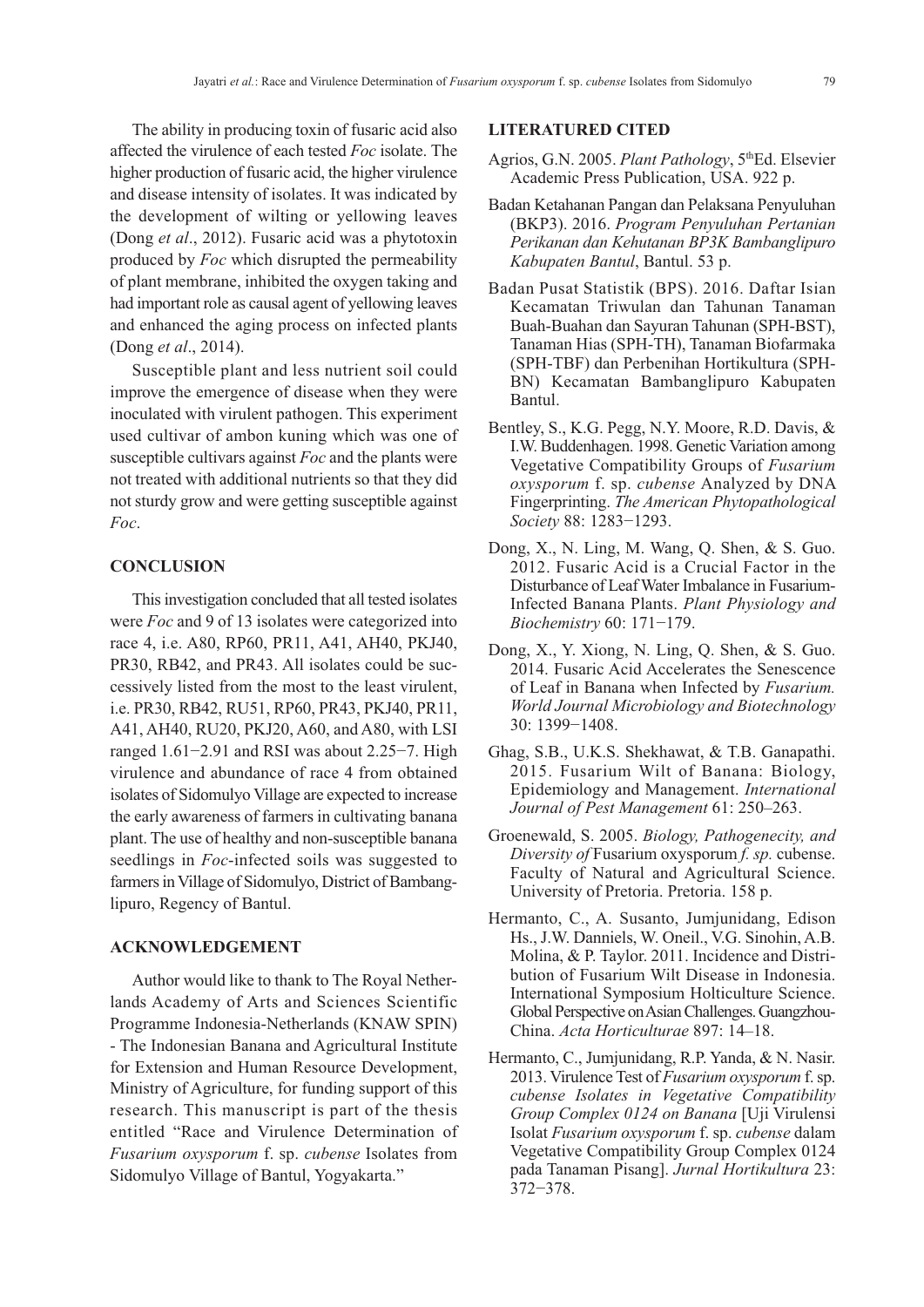- Jeger, M.J., S. Eden-Green, J.M. Thresh, A. Johanson, J.M. Waller, & A.E. Brown. 1995. Banana Diseases p. 317−381. *In* S. Gowen, (ed.), *Bananas and Plantains*. Chapman & Hall, London.
- Jumjunidang, C. Hermanto, & Riska. 2011. Virulence of *Fusarium oxysporum* f. sp. *cubense* VCG 01213/16 on Banana cv Barangan from Different Banana Varieties and Locations [Virulensi Isolat *Fusarium oxysporum* f. sp. *cubense* VCG 01213/ 16 pada Pisang Barangan dari Varietas Pisang dan Lokasi yang Berbeda]. *Jurnal Hortikultura* 21: 145−151.
- Jumjunidang, Edison, Riska, & C. Hermanto. 2012. Fusarium Wilt Disease on Banana in NAD Province: Distribution and Identification of Isolates through Vegetative Compatibility Group Analysis[Penyakit Layu Fusarium pada Tanaman Pisang di Propinsi NAD: Sebaran dan Identifikasi IsolatBerdasarkanAnalisis*VegetativeCompatibility Group*]. *Jurnal Hortikultura* 22: 164−171.
- Kiswanti, D., Suryanti, & C. Sumardiyono. 2010. Identification and Virulence of *Fusarium oxysporum* f. sp. *cubense* Race 4 [Identifikasi dan Virulensi *Fusarium oxysporum* f.sp. *cubense* Ras 4]. *Jurnal Perlindungan Tanaman Indonesia* 16: 28−32.
- Kuswinanti, T., Baharuddin, & R. Halide. 2011. Race Determination of *Fusarium oxysporum* f. sp. *cubense* Using Virulence Test on Four Banana Cultivars [Penentuan Ras Isolat *Fusarium oxysporum* f. sp. *cubense* Melalui Uji Virulensi pada Empat Varietas Pisang (*Musa* spp.) Diferensial]. *Jurnal Fitomedika* 8: 29−32.
- Lin. Y.H., J.Y. Chang, E.T. Liu, C.P. Chao. C.J. Chang. J.W. Huang, & P.F.L. Chang. 2009. Development of a Molecular Marker for Specific Detection of *Fusarium oxysporum* f. sp. *cubense* Race 4. *European Journal Plant Pathology* 123: 353−365.
- Mak, C., A.A. Mohamed, K.W. Liew, & Y.W. Ho. 2004. *Early Screening Tehnique for Fusarium Wilt Resistance in Banana Micro-propagated Plants*. http://www/Fao.org/docrep/007/ae216e/ ae216eOK.htm.Banana.Improvement, modified 21/1/17.
- Moore, N.Y., S. Bentley, K.G. Pegg, & D.R. Jones. 1995. *Fusarium Wilt of Bananas*. Musa Disease Fact Sheet no. 5. INIBAP, France. 4 p.
- Nasir, J., Jumjunidang, & Riska. 2005. Detection and Mapping of *Fusarium oxysporum* f.sp. *cubense* on the Potential Area for Banana Agribusiness Development in Indonesia [Deteksi dan Pemetaan Distribusi *Fusarium oxysporum* f. sp. *cubense* pada Daerah Potensial Pengembangan Agribisnis Pisang diIndonesia]. *Jurnal Hortikultura* 5: 50−57.
- Pariaud, B., V. Ravigne, F. Halkett, H. Goyeau, J. Carlier, & C. Lannou. 2009. Aggressiveness and its Role in the Adaptation of Plant Pathogens. *Plant Pathology* 58: 409−424.
- Ploetz, R. C. 2000. *Panama Disease : A Classic and Destructive Disease of Banana. Plant Health Progress* doi:10.1094/PHP-2000-1204-01-HM http://www.plantmanagementnetwork.org/pub/p hp/management/bananapanama/, modified 21/1/17.
- Ploetz, R.C. 2006. Fusarium Wilt of Banana is Caused by Several Pathogens Referred to as *Fusarium oxysporum* f. sp. *cubense. Phytopathology* 96: 653−656.
- Ploetz, R.C. 2015. Fusarium Wilt of Banana. *Phytopathology* 105: 1512−1521.
- Purwanti, R.D., N. Hidayah, Sudjindro, & Sudarsono. 2008. Inoculation Methods and Conidial Densities of *Fusarium oxysporum* f. sp. *cubense* in Abaca. *Hayati Journal of Biosciences* 15: 1−7.
- Riska, Jumjunidang, & C. Hermanto. 2012. Relation between Concentration Level of *Fusarium oxysporum* f.sp. *cubense* VCG 01213/16 and the Disease Development on Susceptible Banana [Hubungan antara Tingkat Konsentrasi Inokulum *Fusarium oxysporum* f.sp. *cubense*VCG 01213/16 dengan Perkembangan Penyakit Layu pada Kultivar Pisang Rentan]. *Jurnal Hortikultura* 22: 155−163.
- Semangun, H., 2000. *Penyakit-Penyakit Tanaman Hortikultura diIndonesia.* Gadjah Mada University Press, Yogyakarta. 850 p.
- Su, H. J., S.C. Hwang, & W.H. KO. 1986. Fusarial Wilt of Cavendish Bananas in Taiwan. *Plant Disease* 70: 814−818.
- Subandiyah, S. 2003. *Cara Kerja Ekstraksi DNA Menggunakan CTAB*. Workshop and Training Course on Molecular Detection for Plant and Environmental Protection. Faculty of Agriculture Universitas Gadjah Mada. Yogyakarta, December 15–20, 2003.
- Sumardiyono, C., S.M. Widyastuti, & Y. Assi. 2001. Pengimbasan Ketahanan Pisang terhadap Penyakit Layu Fusarium dengan *Pseudomonasfluorescens*. p. 257−259. *Prosiding Kongres Nasional XVI dan Seminar Ilmiah Perhimpunan Fitopatologi Indonesia.* Bogor, August 22−24, 2001.
- Visser, M., T. Gordon, G. Fourie, & A. Viljoen. 2010. Characterization of South African Isolates of *Fusarium oxysporum* f.sp. *cubense* fromCavendish Bananas. *African Journal of Plant Science* 106: 1−6.